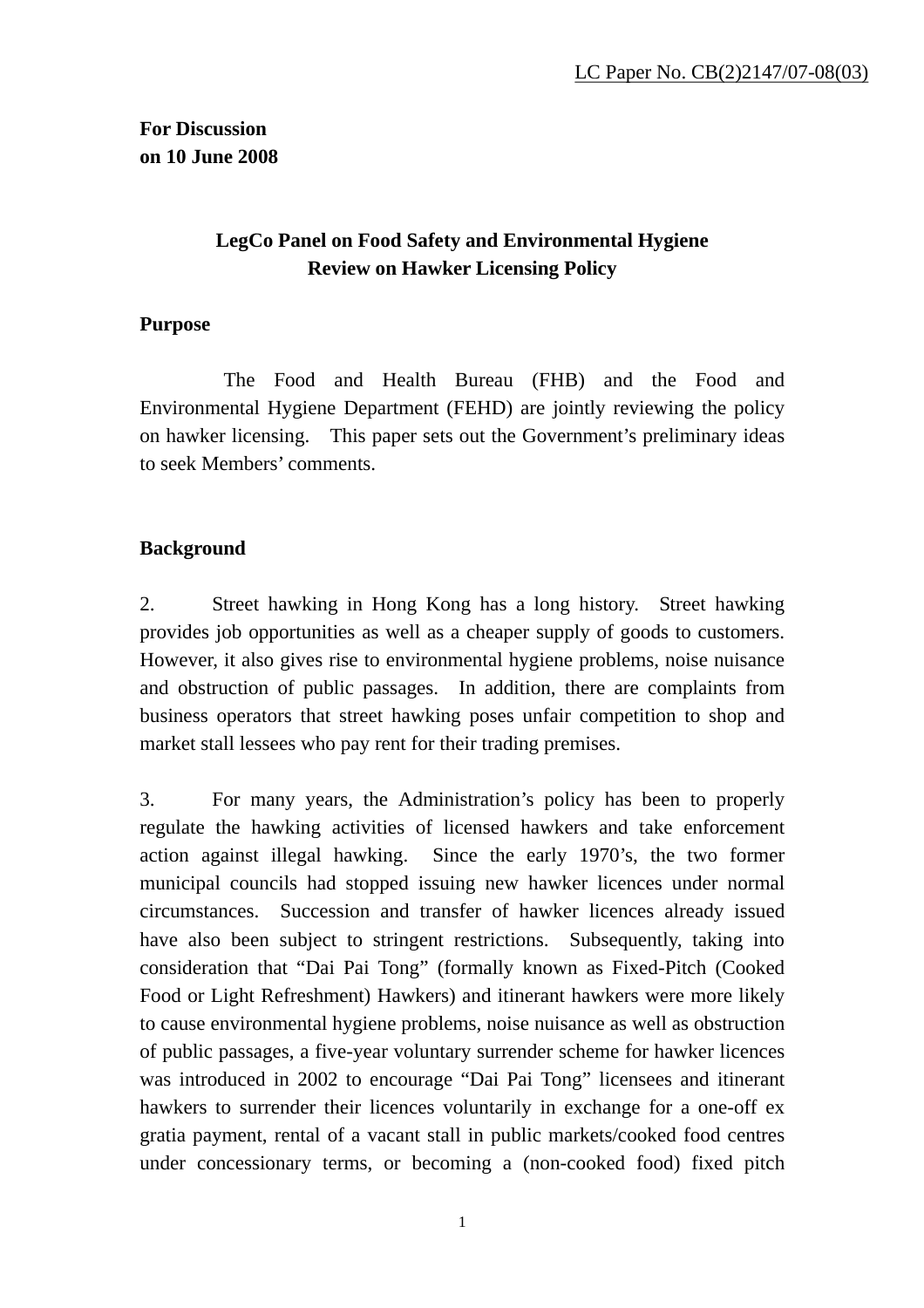hawker. The voluntary surrender scheme applicable to "Dai Pai Tongs" ended on 30 November 2007, while the scheme applicable to itinerant hawkers was extended to 31 December 2008.

4. As at 31 March this year, the total number of Fixed-Pitch Hawker Licences (including "Dai Pai Tongs") and Itinerant Hawker Licences in Hong Kong were 6 513 and 590 respectively. Please see Annex for details.

### **Existing Hawker Licensing Policy**

5. As mentioned in paragraph 3 above, the Administration has stopped issuing new hawker licences under normal circumstances since the early 1970's. Succession and transfer of all types of hawker licences already issued are also subject to stringent restrictions. A hawker licence will be cancelled upon the death of the licensee. "Succession" of a licence refers to the issuance of a new licence to the immediate family member of a deceased licensee. If a licensee, on grounds of, for example, old age or ill health, makes an application for his family member to replace him as the licensee, it will be regarded as a licence "transfer". When processing the application for transfer, the FEHD will cancel the original licence held by the licensee and issue a new one to the transferee. The succession and transfer restrictions for different types of hawker licences are as follows –

- (a) General Fixed-Pitch Hawker Licence can be succeeded by or transferred to the "immediate family member" of the licensee (i.e. parent, spouse, son or daughter).
- (b) "Dai Pai Tong" licences are also a kind of Fixed-Pitch Licences, which, according to current arrangements, may only be succeeded by or transferred to the licencee's spouse.
- (c) Succession to and transfer of Itinerant Hawker Licence is not allowed.

### **Hawker Licensing Policy Review – Preliminary Ideas**

6. FHB and FEHD are jointly reviewing the policy on hawker licensing,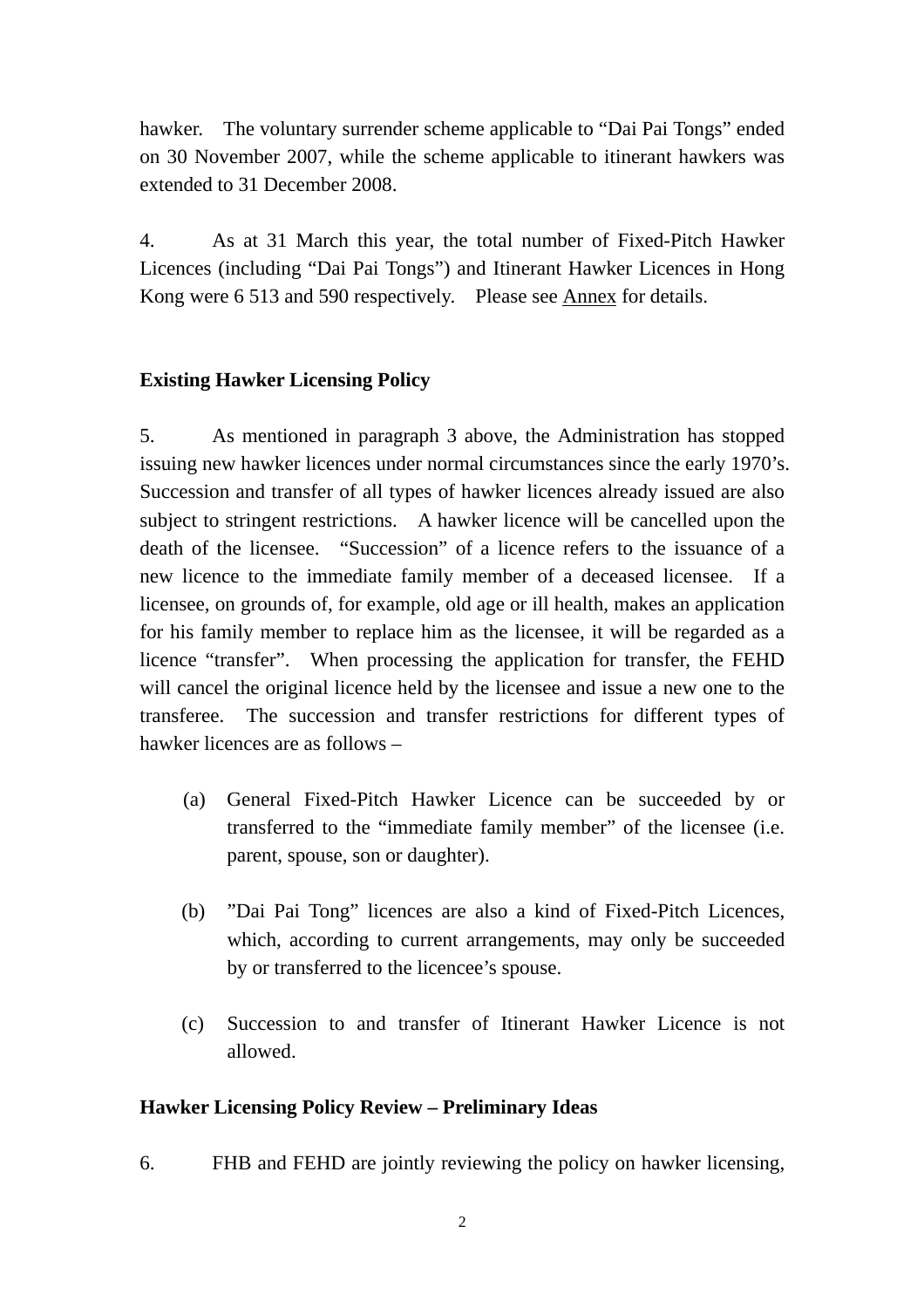including exploring the feasibility of re-issuing new hawker licences and relaxing the requirements for succession and transfer of hawker licences without compromising environmental hygiene. Our preliminary thoughts are as follows.

### Issuing New Hawker Licences

### *(i) Fixed-Pitch Hawker Licence*

7. Since the Administration has not issued new hawker licences for many years, some pitches in open-air hawker bazaars (such as the Tung Choi Street Hawker Permitted Places) were left vacant as a result of the departure of or licence surrender by pitch operators. We propose that provided the current number of fixed pitches is maintained, consideration may be given to issuing licences to new operators for trading in the vacant pitches or allowing licensees of adjacent pitches to use these vacant pitches as an expanded business area while paying the relevant fees. This will on one hand enhance the vibrancy of hawker bazaars, and help reduce the problem of illegal occupation of vacant pitches on the other. Given that the total number of fixed pitches will remain unchanged, the above should have no significant implications on environmental hygiene.

8. There are now merely 28 on-street "Dai Pai Tongs". Some of them prepare hot beverages such as tea with milk and coffee, and some others serve seafood and other small stir-fry dishes. Depending on the type of cooked food their prepare, their mode of operation and their respective locations, some "Dai Pai Tongs" have indeed created environmental hygiene problems and noise nuisance, as well as obstruction of public passages. Others might have successfully blended with their surroundings, providing specialty cooked food and considered part of the local heritage that deserves preservation. In other words, we think the preservation or eradication of "Dai Pai Tongs" should not be handled rigidly. It is suggested that District Councils (DCs) may, when a "Dai Pai Tong" is closing down because of the death of the licensee or other reasons, advise the Government on whether that "Dai Pai Tong" should be allowed to continue to operate in situ, after having regard to the specific circumstances of the district and the residents' aspirations. If the DC indicates support for the continued operation of the "Dai Pai Tong" in situ, we may then consider arranging for the succession and transfer of licences, or issue new licences to interested operators in accordance with the proposed new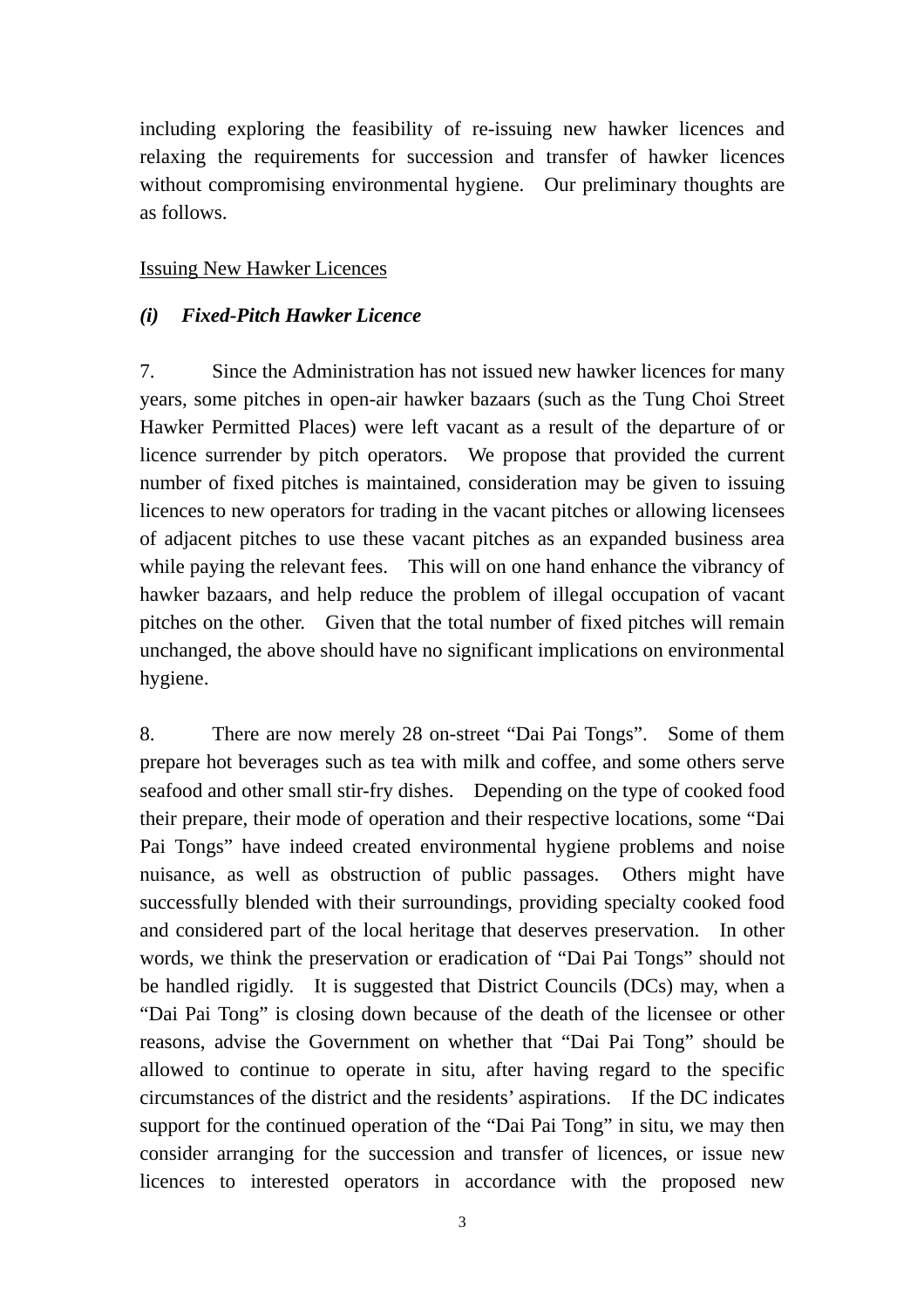arrangements set out in paragraph 12 below. This would address various concerns without increasing the number of "Dai Pai Tongs".

### *(ii) Itinerant Hawker Licence*

9. Itinerant Hawker Licences are classified into three main categories, namely Itinerant Hawker Licences for selling wet and dry goods, Itinerant (Mobile Van) Hawker Licences and Itinerant (Frozen Confectionery) Hawker Licences.

## *(a) Itinerant Hawker Licence for selling wet and dry goods*

Itinerant hawkers selling wet and dry goods usually gather and operate at prime locations, inevitably impeding the pedestrian passage with their trolleys and goods and bringing about certain impact on environmental hygiene. We propose to maintain the existing policy of not issuing new Itinerant Hawker Licences for selling wet and dry goods and putting an end to the voluntary surrender scheme for itinerant hawker licences which will expire on 31 December this year, with a view to encouraging itinerant hawkers to voluntarily surrender their licences as soon as possible.

# *(b) "Small ice cream vendors" (formally known as Itinerant (Frozen Confectionery) Hawker Licence)*

"Small ice cream vendors" usually sell frozen pre-packaged confectionery such as ice-cream, ice lollies, soft drinks and other non-alcoholic beverages at the entrance of parks, beaches and tourist spots. There are only 30 such licensed itinerant hawkers at present. Their mode of operation is different from that of other licensed itinerant hawkers. They usually operate with motorcycles or bicycles and are scattered at different locations, hence providing convenience to visitors at remote areas without causing obstruction to public passages. We are of the view that the re-issue of a designated number of "small ice cream vendors" licences should be acceptable, provided that the food safety and environmental hygiene conditions will not be jeopardized.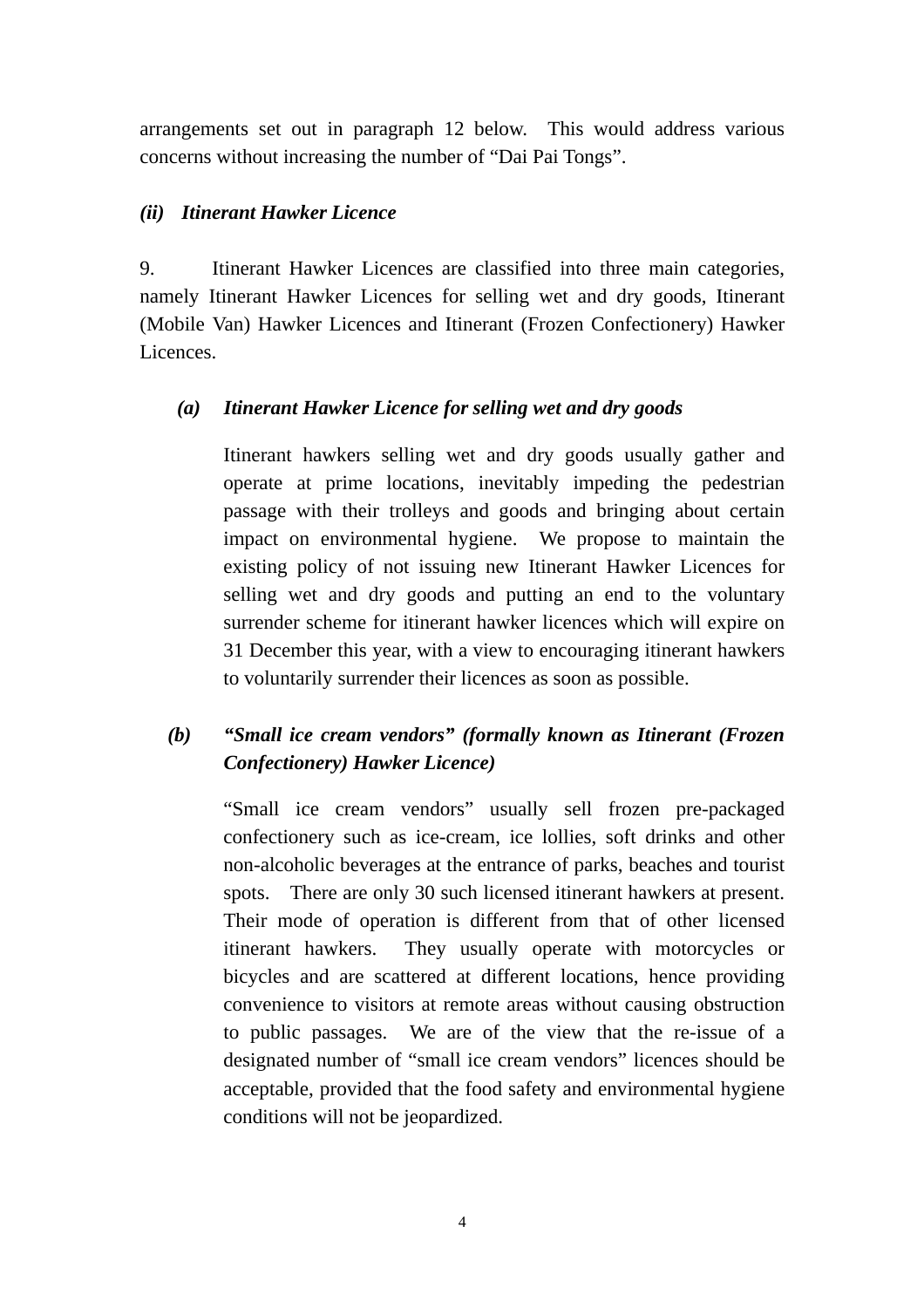## *(c) "Ice cream van" (formally known as Itinerant (Mobile Van) Hawker Licence )*

 Currently, there are 16 licensed "ice cream vans" selling soft ice-cream from pre-prepared mixture. These mobile vans operate at different locations and rarely cause obstruction to pedestrians and vehicles. We consider that it should be acceptable to re-issue a fixed number of "ice cream van" licences, provided that the food safety and environmental hygiene conditions will not be jeopardized.

10. Re-issue of any type of hawker licences must be carried out in a fair and just manner. The detailed arrangements still need to be further studied. As regards the new licences, including those issued on account of "succession" or "transfer" of licences, consideration may be given to specifying a validity period (e.g. three or five years) and disallowing further succession or transfer. This way, the vitality of the trade could be maintained through the keeping of the right to operate mobile, and affording opportunities to those interested in entering the trade.

### Succession and Transfer of Hawker Licences

11. As hawker licences should not be regarded as commodities available for free transfer or trading in the market, stringent requirements on the succession and transfer of the existing hawker licences are necessary.

12. As regards "Dai Pai Tongs", as mentioned in paragraph 8 above, subject to the views of DCs, arrangements on the succession and transfer of licences may be relaxed to allow the succession by or the transfer of the licences to "immediate family members" apart from the spouse of the licensee.

13. The existing requirement that there should be no succession or transfer of itinerant hawker licences should be maintained.

### Open-air Hawker Bazaars

14. In recent years, members of the public have proposed, from time to time, the establishment of open-air bazaars rich in local characteristics at suitable sites. We are open-minded to such proposals and stand ready to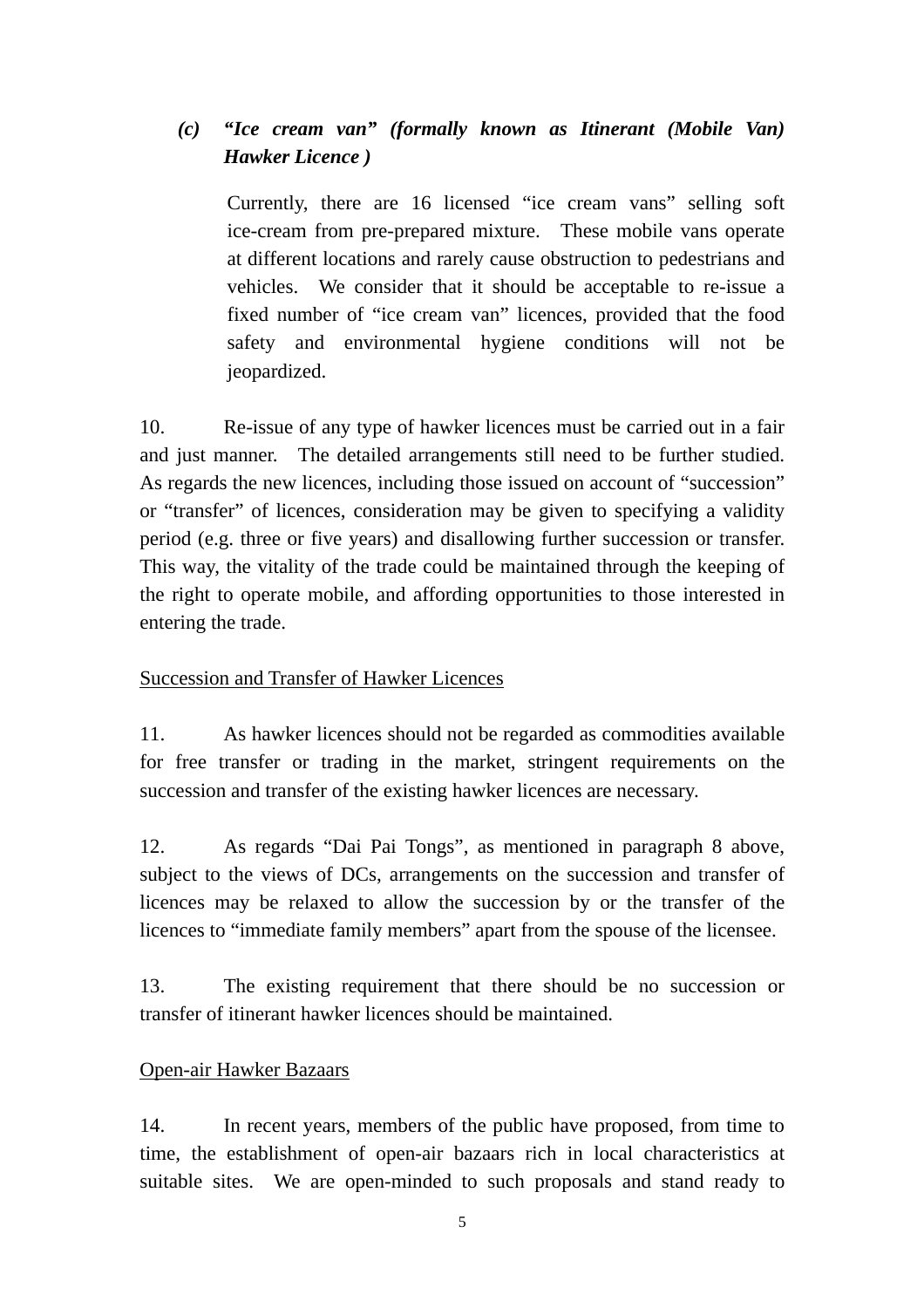provide, in collaboration with the relevant departments, appropriate assistance to the proponents if they have identified suitable sites with support of the local districts, and have satisfied the requirements on food safety and environmental hygiene. As to whether trading in open-air bazaars belongs to hawking activity for which a licence is required, it depends on the specific circumstances.

### **Role of District Councils**

15. The public has divergent views regarding the operation and management of hawking activities. Some are concerned about the environmental hygiene problems arising from hawking activities while others maintain that the existing hawker bazaars should be kept or even new ones should be established. In view of the close impact that may be caused by hawker policy to districts and the fact that DCs have a better understanding of the local situation and the residents' needs, we propose to strengthen the role of DCs in terms of hawker licensing and hawker bazaar management at the district level. The relevant DCs could advise the Government after having regard to the specific circumstances of the district and the residents' aspirations. For example, DCs may have greater participation in issues such as the re-allocation of vacant fixed pitches in their districts and whether "Dai Pai Tongs" in their districts should be preserved or eradicated.

### **Way Forward**

16. We intend to consult hawker associations and the District Councils shortly on the above preliminary ideas.

### **Advice Sought**

17. Members are invited to comment on the above preliminary ideas.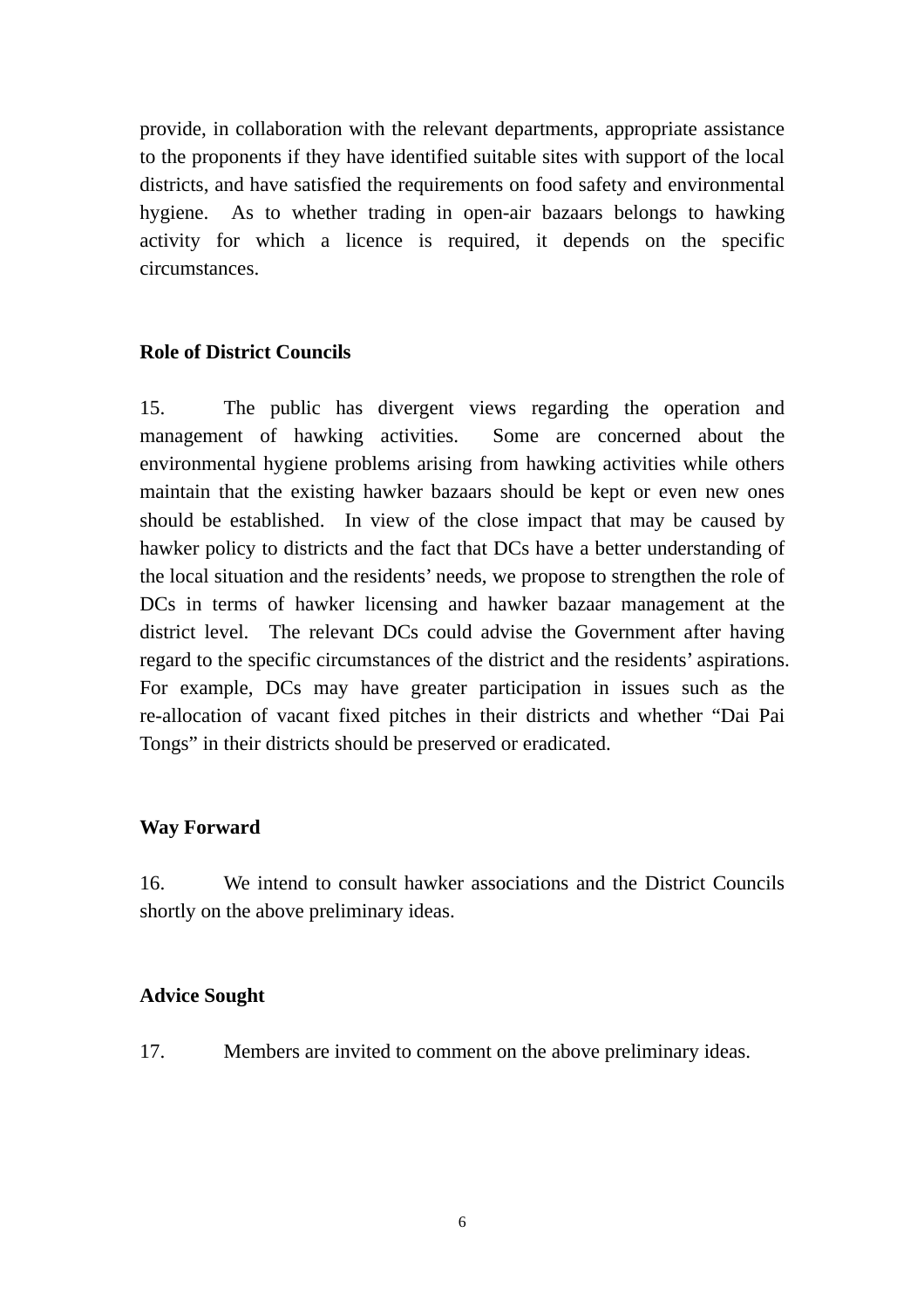**Food and Health Bureau Food and Environmental Hygiene Department June 2008**